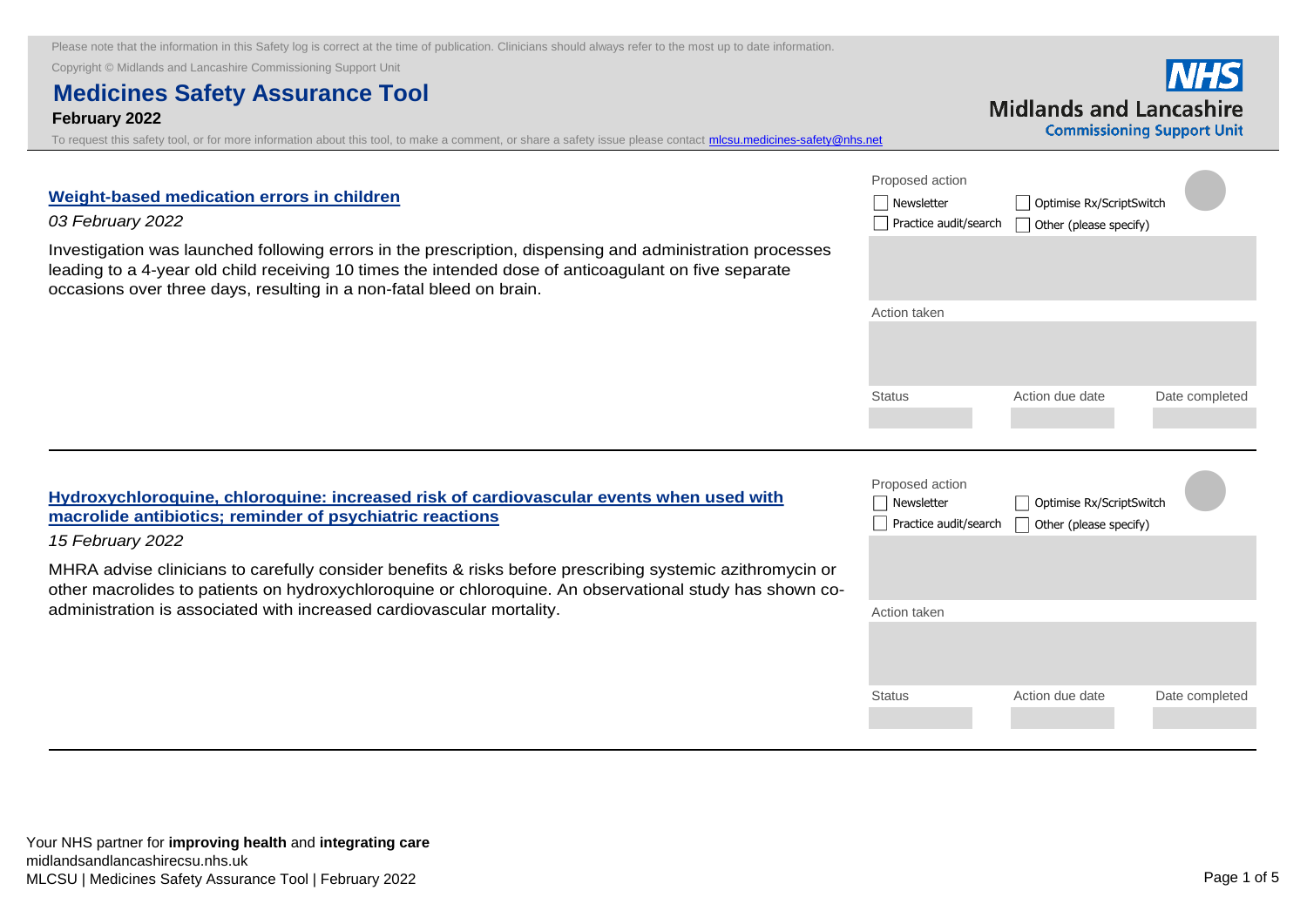Copyright © Midlands and Lancashire Commissioning Support Unit

### **Medicines Safety Assurance Tool February 2022**

[To request this safety tool, or for more information about this tool, to make a comment, or share a safety issue please contact mlcsu.medicines-safety@nhs.net](mailto:mlcsu.medicines-safety@nhs.net)

| Proposed action<br>Newsletter<br>Practice audit/search | Optimise Rx/ScriptSwitch<br>$ \vee $ Other (please specify) |                |
|--------------------------------------------------------|-------------------------------------------------------------|----------------|
|                                                        |                                                             |                |
| Action taken                                           |                                                             |                |
|                                                        |                                                             |                |
| <b>Status</b>                                          | Action due date                                             | Date completed |

#### **Unintentional overdose of paracetamol in adults with low bodyweight**

#### *24 February 2022*

[Adult inpatients with low bodyweight \(less than 50kg\) and the risk of liver toxicity from oral paracetamol is](https://nice.us8.list-manage.com/track/click?u=7864f766b10b8edd18f19aa56&id=2e3377885e&e=bb4189a0f3)  the focus of this investigation, which speciifically focuses on the dose prescribed and the processes for ensuring weight is accurately recorded.

### **Summary of Product Characteristics updates**

#### **Adartrel (ropinirole) film-coated tablets**

[SPC has been updated to note patients should be regularly monitored for the development of mania;](https://nice.us8.list-manage.com/track/click?u=7864f766b10b8edd18f19aa56&id=78c32ad56d&e=bb4189a0f3)  symptoms can occur with or without the symptoms of impulse control disorders. A new paragraph on dopamine agonist withdrawal syndrome has also been added.

#### **Aldactone (spironolactone) Tablets**

SPC updated to note that spironolactone binds to the androgen receptor and may increase prostate [specific antigen \(PSA\) levels in abiraterone-treated prostate cancer patients; use with abiraterone is](https://nice.us8.list-manage.com/track/click?u=7864f766b10b8edd18f19aa56&id=14ecb82765&e=bb4189a0f3)  therefore not recommended.

#### **Clexane (enoxaparin)- all presentations**

[SPC updated to warn acute generalised exanthematous pustulosis reported \(unknown frequency\); patients](https://nice.us8.list-manage.com/track/click?u=7864f766b10b8edd18f19aa56&id=841556d2fb&e=bb4189a0f3)  should be advised of signs/symptoms & monitored for skin reactions, enoxaparin should be withdrawn immediately & alternative treatment considered (as appropriate), if this occurs.

| Newsletter<br>Practice audit/search | Optimise Rx/ScriptSwitch<br>Other (please specify) |                |
|-------------------------------------|----------------------------------------------------|----------------|
| Action taken                        |                                                    |                |
|                                     |                                                    |                |
| <b>Status</b>                       | Action due date                                    | Date completed |

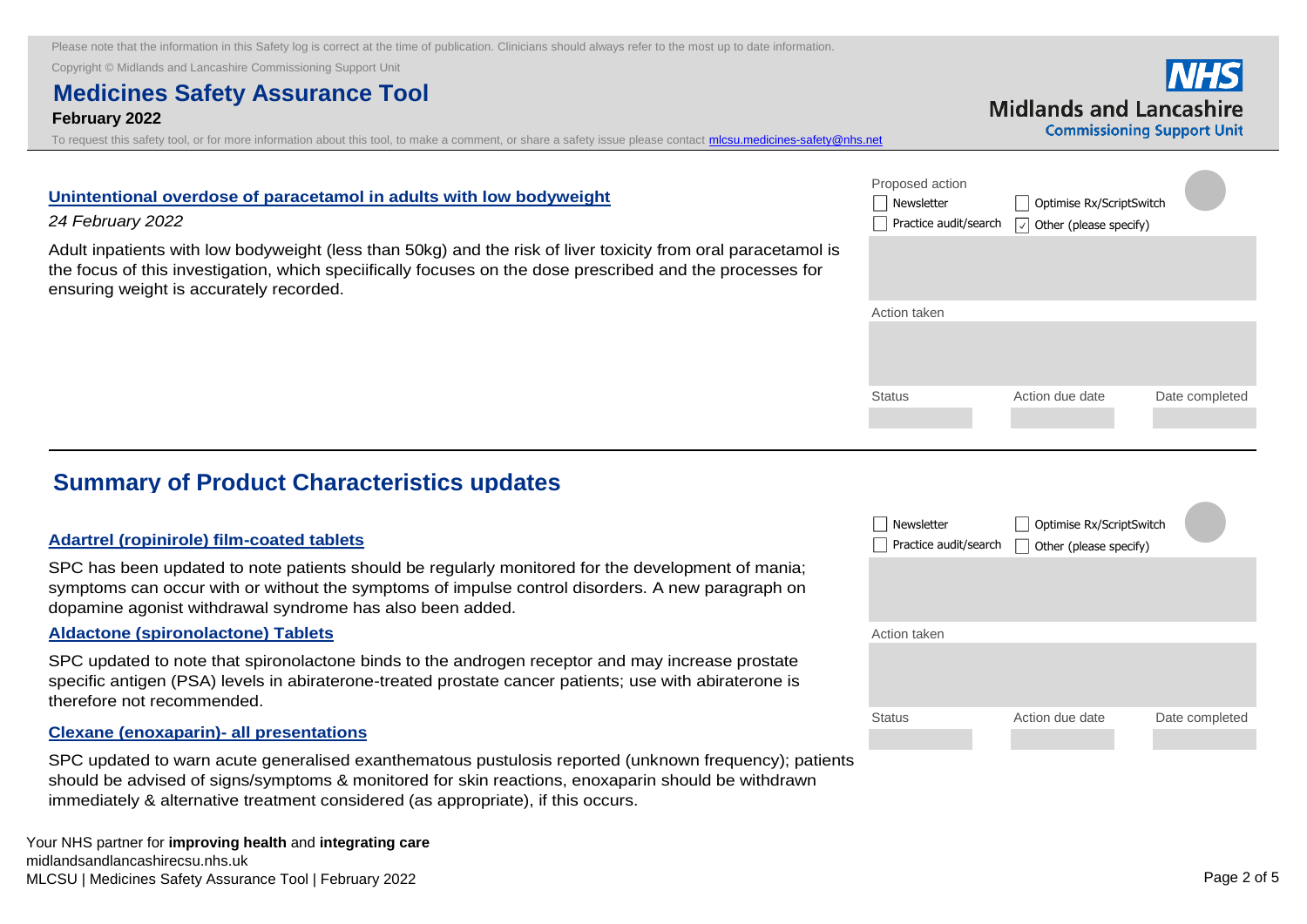Copyright © Midlands and Lancashire Commissioning Support Unit **Clexane (enoxaparin)- all presentations** 

## **Medicines Safety Assurance Tool acute generalised example of the contract of the contract of the contract of the contract of the contract of the contract of the contract of the contract of the contract of the contract of**

#### **February 2022** showled be advised of signs/symptoms  $\mathcal{L}(\mathcal{L})$  and signs/symptoms  $\mathcal{L}(\mathcal{L})$  and  $\mathcal{L}(\mathcal{L})$

To request this safety tool, or for more information about this tool, to make a comment, or share a safety issue please contact **micsu.medicines-safety@nhs.net** 

#### **Co-Amilozide 2.5mg-25mg (amiloride/hydrochlorothiazide) Tablets**

SPC now notes acute respiratory toxicity as a very rare potential adverse effect of treatment with [hydrochlorthiazide. Symptoms include dyspnoea, fever, pulmonary deterioration and hypotension. If](https://nice.us8.list-manage.com/track/click?u=7864f766b10b8edd18f19aa56&id=775610a95e&e=bb4189a0f3)  suspected, hydrochlorthiazide treatment should be stopped.

#### **Epilim (sodium valproate) – all formulations and strengths**

SPC updated with interaction with metamizole which may decrease sodium valproate levels with [concomitant administration; prescribers advised to monitor clinical response and consider monitoring](https://nice.us8.list-manage.com/track/click?u=7864f766b10b8edd18f19aa56&id=6056ade0fe&e=bb4189a0f3)  sodium valproate levels as appropriate.

#### **Eyreida (bimatoprost) 0.3mg/ml eye drops, solution**

SPC now includes new information on the adverse events prostaglandin analogue periorbitopathy and iris [hyperpigmentation, and notes that patients should be informed of the possibility of these occurring; some](https://nice.us8.list-manage.com/track/click?u=7864f766b10b8edd18f19aa56&id=40f34466eb&e=bb4189a0f3)  changes may be permanent.

#### **Glucophage (metformin) 500 mg film coated tablets**

[SPC has been updated to allow the use of metformin if clinically needed during pregnancy and in the](https://nice.us8.list-manage.com/track/click?u=7864f766b10b8edd18f19aa56&id=e3f14053c1&e=bb4189a0f3)  periconceptional phase.

#### **Lumigan (bimatoprost) eye drops**

SPC notes patients should be informed of the possibility of prostaglandin analogue periorbitopathy & [increased iris pigmentation. Changes may be permanent, and may lead to impaired field of vision and](https://nice.us8.list-manage.com/track/click?u=7864f766b10b8edd18f19aa56&id=c85d40bb95&e=bb4189a0f3)  differences in appearance between the eyes when only one eye is treated.

#### **Mometasone furoate 50 microgram/ actuation nasal spray**

[SPC updated to state that the suspension contains benzalkonium chloride which may cause irritation or](https://nice.us8.list-manage.com/track/click?u=7864f766b10b8edd18f19aa56&id=3d3f0759ae&e=bb4189a0f3)  swelling inside the nose especially if used for a long time.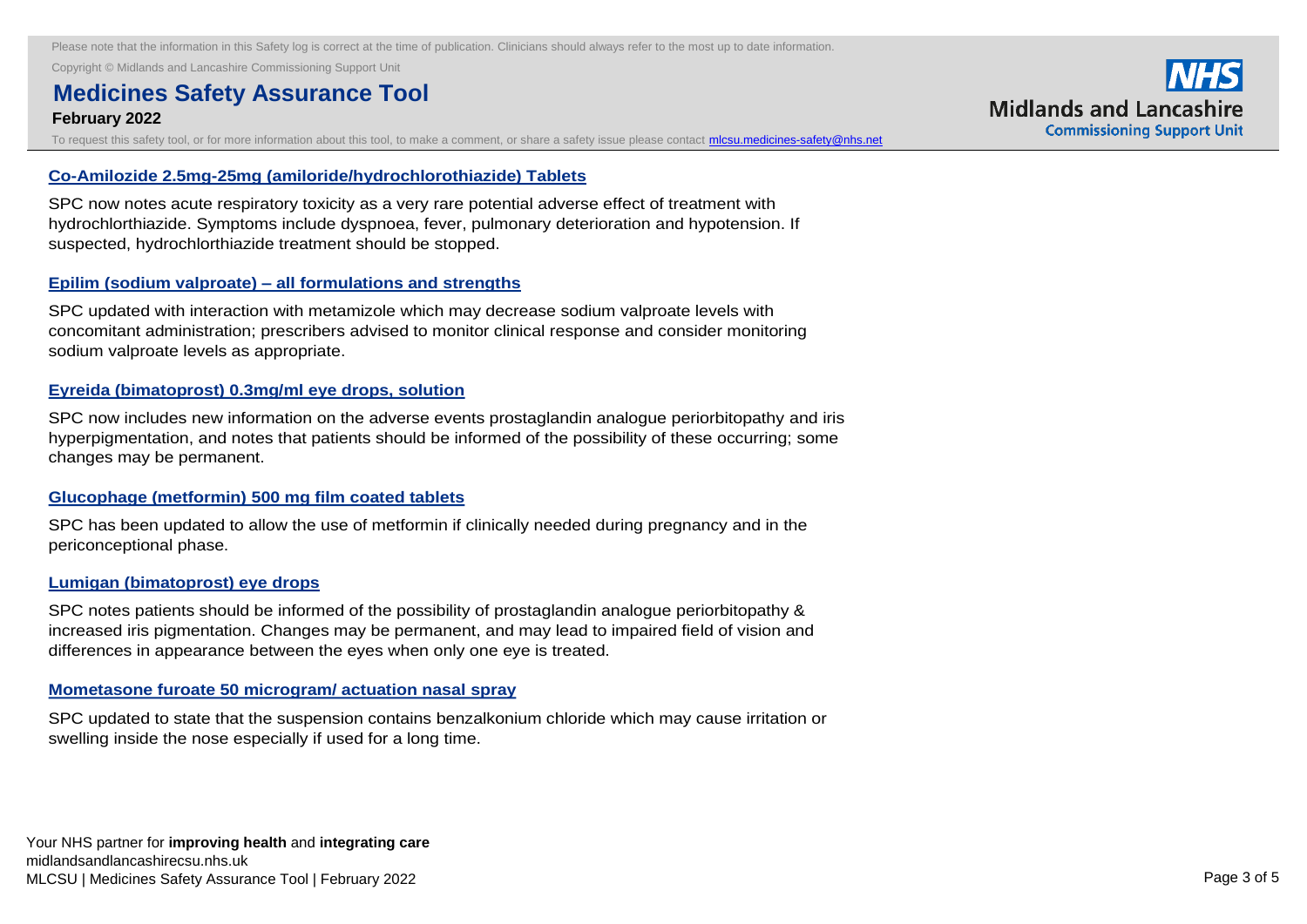Copyright © Midlands and Lancashire Commissioning Support Unit

## **Medicines Safety Assurance Tool**

#### **February 2022** SPC updated to state that the suspension contains benzalkonium chloride which may cause it is a suspension contains benzalkonium chloride which may cause it is a suspension of the suspension of the suspensi

To request this safety tool, or for more information about this tool, to make a comment, or share a safety issue please contact *micsu.medicines-safety@nhs.net* 

#### **Nuvaring vaginal delivery system (ethinylestradiol, etonogestrel)**

SPC now notes concomitant use with medicinal products containing glecaprevir/pibrentasvir is [contraindicated owing to increased risk of ALT elevations. Frequency of the adverse effect of urticaria has](https://nice.us8.list-manage.com/track/click?u=7864f766b10b8edd18f19aa56&id=e7ee2d7569&e=bb4189a0f3)  been updated from unknown to uncommon.

#### **Oruvail (ketoprofen) 100 mg Prolonged-Release Hard Capsules**

SPC updated to note increased risk for severe complications (e.g. GI ulceration) in patients receiving [nicorandil and NSAIDs concomitantly, and that caution is advised when using with cardiac glycosides \(CG\)](https://nice.us8.list-manage.com/track/click?u=7864f766b10b8edd18f19aa56&id=606fa1609b&e=bb4189a0f3)  as NSAIDs may reduce renal function and decrease renal CG clearance.

#### **Saxenda (liraglutide) 6 mg/mL solution for injection in pre-filled pen**

[Headache has been added as a very common adverse reaction reported in adults.](https://nice.us8.list-manage.com/track/click?u=7864f766b10b8edd18f19aa56&id=f77445f947&e=bb4189a0f3) 

#### **Suboxone (buprenorphine/naloxone) – all presentations**

Paragraph on seizures and on drug withdrawal syndrome have been added, as has advice that patients [should be informed of signs and symptoms of overdose and ensure family/friends are also aware of these](https://nice.us8.list-manage.com/track/click?u=7864f766b10b8edd18f19aa56&id=ba7d29f6c0&e=bb4189a0f3)  signs and to seek immediate medical help if they occur.

#### **Tridestra (medroxyprogesterone acetate/ estradiol valerate) Tablets**

SPC updated with warning that exogenous oestrogens may induce or exacerbate symptoms of hereditary and acquired angioedema and a new sub-section has been added on ALT elevations linked to use of combination regimen ombitasvir/paritaprevir/ritonavir with and without dasabuvir.

#### **Warfarin Sodium 1mg/1ml Oral Suspension**

SPC updated to note acute kidney injury may occur in patients with altered glomerular integrity or with a [history of kidney disease \(few cases reported in those with no pre-existing disease\). Close monitoring is](https://nice.us8.list-manage.com/track/click?u=7864f766b10b8edd18f19aa56&id=0cc54d89e4&e=bb4189a0f3)  advised in patients with a supratherapeutic INR and haematuria.